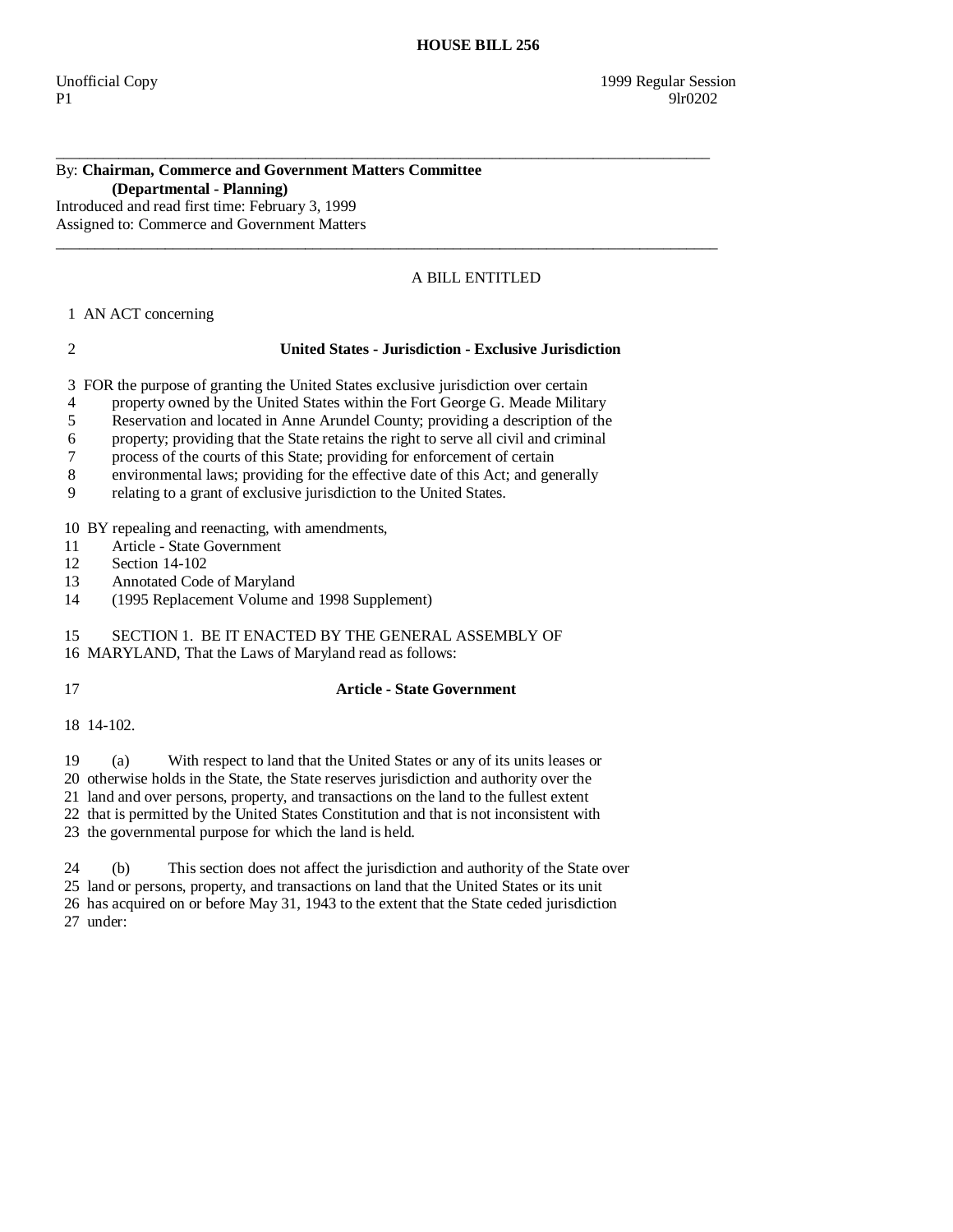1 (1) Chapter 193, §§ 3 and 4, of the Acts of the General Assembly of 1874; 2 (2) Chapter 395, §§ 13 and 14, of the Acts of the General Assembly of 3 1874; 4 (3) Chapter 67, § 21, of the Acts of the General Assembly of 1900; 5 (4) Chapter 743, §§ 2 and 3, of the Acts of the General Assembly of 1906;

6 (5) Chapter 194 of the Acts of the General Assembly of 1908; or

| (6) | any other act that gave consent for the acquisition of property and |
|-----|---------------------------------------------------------------------|
|     | 8 ceded jurisdiction with respect to that property.                 |

 9 (c) Notwithstanding subsection (a) of this section, for the purpose of enforcing 10 the civil or criminal laws of the State, the Governor may enter into agreements with 11 the United States to establish full or partial concurrent jurisdiction by the State and 12 the United States over any lands in the State held by the United States.

 13 (D) (1) EXCEPT AS PROVIDED IN PARAGRAPH (3) OF THIS SUBSECTION, AND 14 FOR AS LONG AS THE UNITED STATES SHALL OWN SUCH LAND, THE STATE CEDES 15 EXCLUSIVE JURISDICTION TO THE UNITED STATES OVER ALL THAT CERTAIN TRACT 16 OR PARCEL OF LAND SITUATE IN THE STATE OF MARYLAND, ANNE ARUNDEL 17 COUNTY, BEING A PORTION OF THE FORT GEORGE G. MEADE MILITARY 18 RESERVATION, LANDS OWNED BY THE UNITED STATES OF AMERICA AS DESIGNATED 19 BY TRACT NUMBERS 170-1, 171, 172 AND 174, COMPRISING APPROXIMATELY 265 ACRES 20 AND HEREINAFTER REFERRED TO BY THE TRACT NUMBER AND MORE 21 PARTICULARLY BOUNDED AND DESCRIBED AS FOLLOWS:

 22 BEGINNING AT CONCRETE MONUMENT NUMBER 77 IN THE FORT GEORGE G. 23 MEADE MILITARY RESERVATION BOUNDARY LINE, BEING AN ORIGINAL CORNER OF 24 THE FORT GEORGE G. MEADE MILITARY RESERVATION BOUNDARY LINE, SAID 25 CORNER BEING COMMON TO TRACT NUMBER 170-1 AND THE ORIGINAL 26 RESERVATION, BOTH BEING LANDS OF SAID MILITARY RESERVATION OWNED BY THE 27 UNITED STATES OF AMERICA; THENCE CROSSING SAID MILITARY RESERVATION BY 28 RUNNING AND BINDING ALONG THE ORIGINAL MILITARY RESERVATION LINE, SAID 29 LINE COMMON TO THE EASTERLY LINE OF SAID TRACT NUMBER 170-1 THE 30 FOLLOWING SIXTEEN (16) COURSES:

|  | -31 | SOUTH 05 DEGREES 48 MINUTES 40 SECONDS WEST 665.51 FEET, |
|--|-----|----------------------------------------------------------|
|--|-----|----------------------------------------------------------|

32 (2) SOUTH 21 DEGREES 08 MINUTES 19 SECONDS WEST 1,586.36 FEET,

33 (3) SOUTH 61 DEGREES 34 MINUTES 06 SECONDS WEST 784.82 FEET,

34 (4) SOUTH 61 DEGREES 45 MINUTES 24 SECONDS WEST 243.08 FEET,

35 (5) SOUTH 17 DEGREES 49 MINUTES 32 SECONDS EAST 377.50 FEET,

#### **2 HOUSE BILL 256**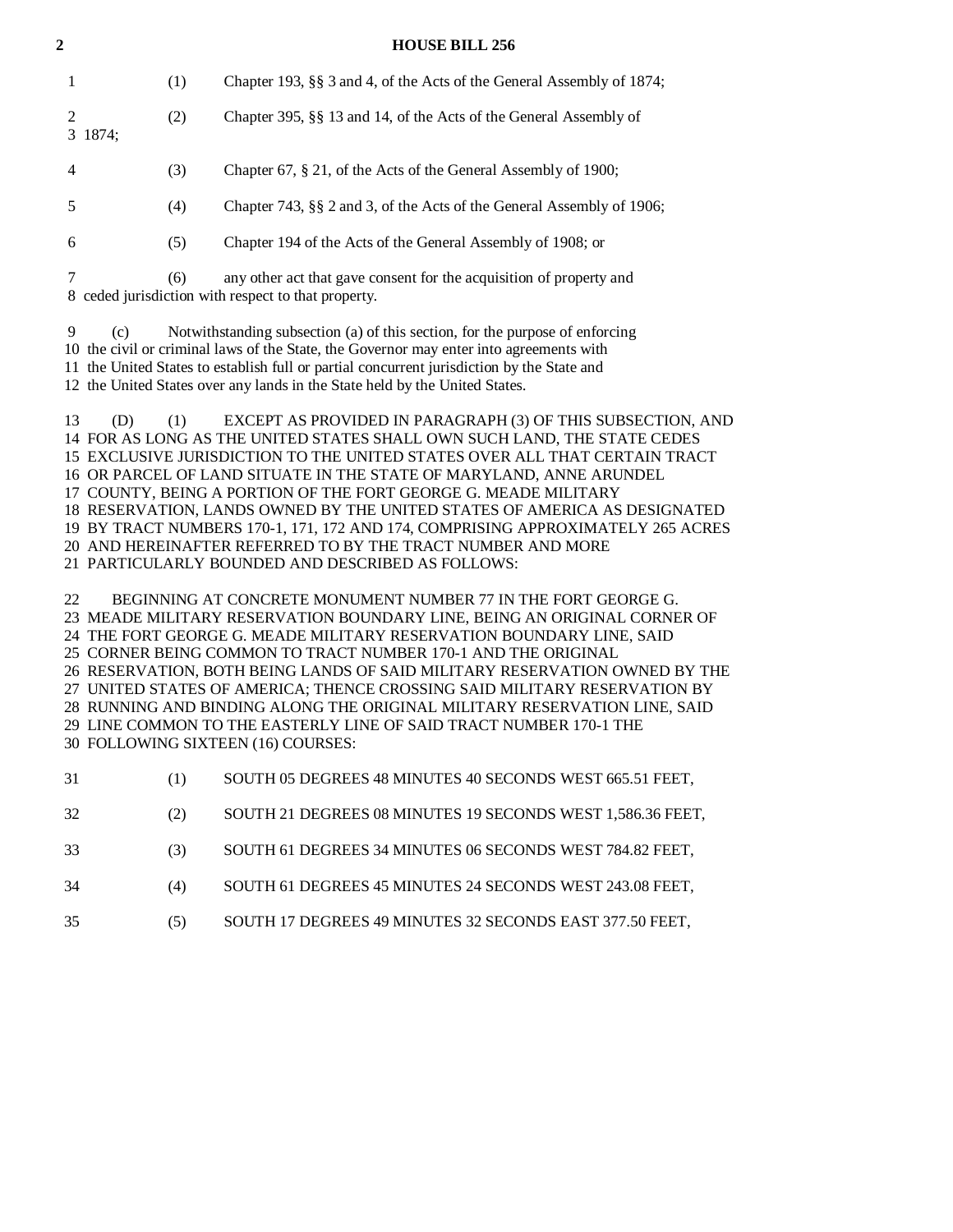## **3 HOUSE BILL 256**

 1 (6) SOUTH 72 DEGREES 10 MINUTES 13 SECONDS WEST, PASSING 2 CONCRETE MONUMENT NUMBER 65 AT 300.00 FEET, IN ALL 849.95 FEET TO CONCRETE 3 MONUMENT 64,

 4 (7) SOUTH 18 DEGREES 03 MINUTES 44 SECONDS EAST 100.16 FEET, TO 5 CONCRETE MONUMENT NUMBER 63,

6 (8) SOUTH 73 DEGREES 03 MINUTES 24 SECONDS WEST 246.48 FEET,

 7 (9) SOUTH 53 DEGREES 53 MINUTES 26 SECONDS EAST 108.71 FEET, TO 8 CONCRETE MONUMENT NUMBER 61,

 9 (10) SOUTH 29 DEGREES 19 MINUTES 41 SECONDS WEST 198.24 FEET, TO 10 CONCRETE MONUMENT NUMBER 60,

 11 (11) SOUTH 44 DEGREES 57 MINUTES 02 SECONDS WEST 1,201.77 FEET, TO 12 CONCRETE MONUMENT NUMBER 58,

 13 (12) NORTH 61 DEGREES 38 MINUTES 35 SECONDS WEST 148.49 FEET, TO 14 CONCRETE MONUMENT NUMBER 57,

15 (13) SOUTH 42 DEGREES 41 MINUTES 45 SECONDS WEST 1,087.75 FEET,

16 (14) SOUTH 59 DEGREES 02 MINUTES 46 SECONDS WEST 619.72 FEET,

 17 (15) SOUTH 36 DEGREES 20 MINUTES 02 SECONDS WEST 453.33 FEET, TO 18 CONCRETE MONUMENT NUMBER 54,

 19 (16) SOUTH 46 DEGREES 48 MINUTES 10 SECONDS WEST 136.61 FEET, TO 20 AN IRON PIPE LOCATED IN THE NORTHERN RIGHT-OF-WAY LINE OF STATE ROUTE 21 32; THENCE LEAVING SAID ORIGINAL MILITARY RESERVATION LINE OF FORT 22 GEORGE G. MEADE AND RUNNING AND BINDING ALONG THE FORT GEORGE G. 23 MEADE MILITARY RESERVATION BOUNDARY LINE BEING THE SOUTHERLY LINE OF 24 SAID TRACT NUMBER 170-1, AND SAID NORTHERLY ROAD RIGHT-OF-WAY,

 25 NORTH 24 DEGREES 40 MINUTES 07 SECONDS WEST 1,027.36 FEET, TO A CORNER 26 COMMON TO SAID NORTHERN ROAD RIGHT-OF-WAY LINE OF STATE ROUTE 32 AND 27 THE EASTERLY RIGHT-OF-WAY LINE OF COLONY SEVEN ROAD;

 28 THENCE CONTINUING ALONG SAID MILITARY RESERVATION BOUNDARY LINE, 29 BEING A PORTION OF THE WESTERLY LINE OF SAID TRACT NUMBER 170-1, AND 30 LEAVING SAID STATE ROUTE 32 NORTHERN RIGHT-OF-WAY LINE AND RUNNING AND 31 BINDING ALONG SAID COLONY SEVEN ROAD EASTERLY RIGHT-OF-WAY LINE THE 32 FOLLOWING TWO (2) COURSES AND DISTANCES:

33 (1) NORTH 05 DEGREES 08 MINUTES 30 SECONDS EAST 93.49 FEET,

 34 (2) NORTH 37 DEGREES 00 MINUTES 50 SECONDS EAST 408.54 FEET; 35 THENCE LEAVING SAID COLONY SEVEN ROAD EASTERLY RIGHT-OF-WAY LINE AND 36 CONTINUING RUNNING AND BINDING ALONG SAID MILITARY RESERVATION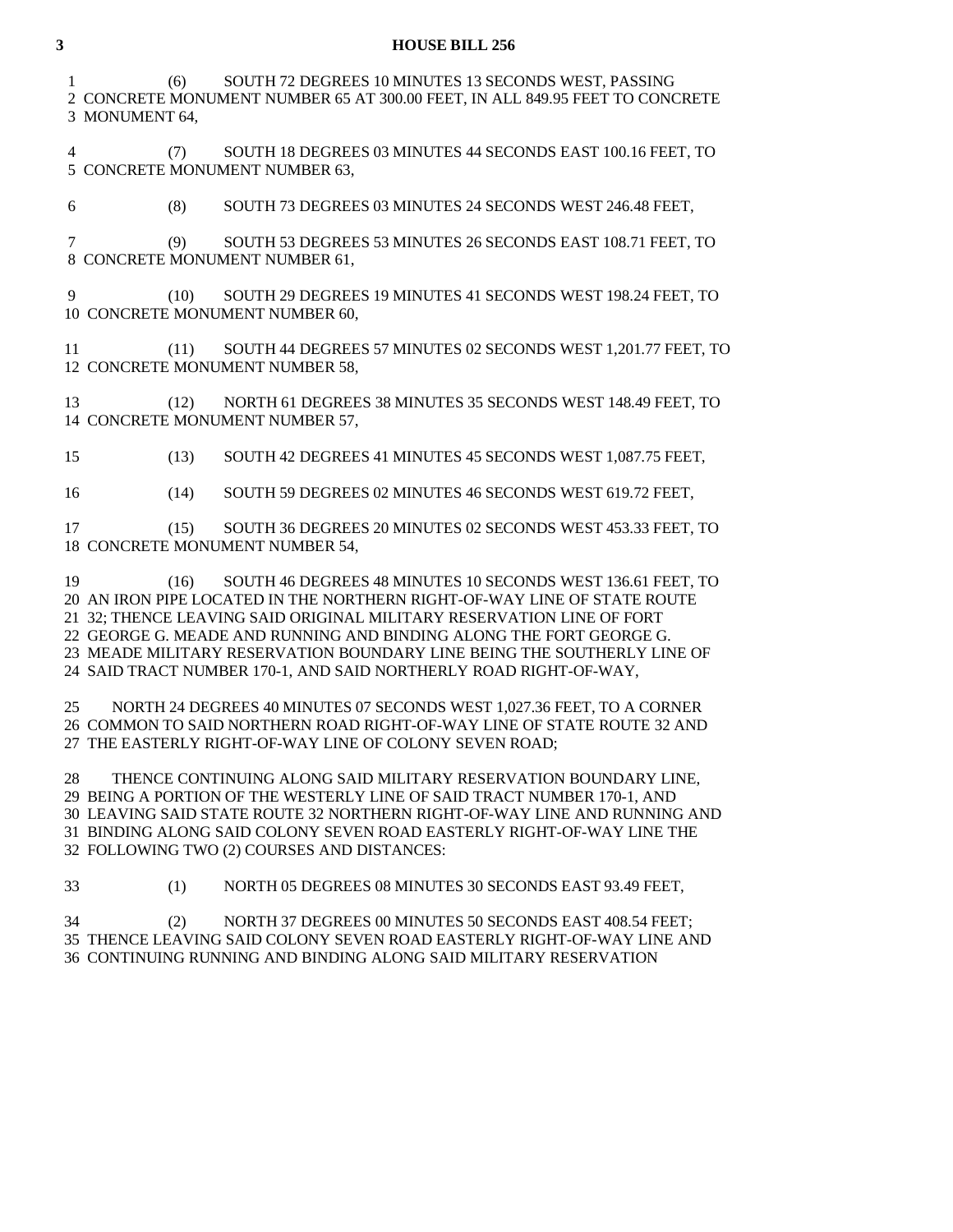### **4 HOUSE BILL 256**

## 1 BOUNDARY LINE AND SAID WESTERLY LINE OF TRACT NUMBER 170-1 THE 2 FOLLOWING TWO (2) COURSES AND DISTANCES:

3 (1) NORTH 15 DEGREES 08 MINUTES 34 SECONDS EAST 505.57 FEET,

 4 (2) NORTH 49 DEGREES 50 MINUTES 53 SECONDS EAST 478.74 FEET TO A 5 POINT IN THE EASTERLY RIGHT-OF-WAY LINE OF STATE ROUTE 295, COMMONLY 6 KNOWN AS THE BALTIMORE-WASHINGTON PARKWAY, SAID POINT BEING A CORNER 7 COMMON TO TRACT NUMBER 170-1 AND TRACT NUMBER 174 OF SAID MILITARY 8 RESERVATION; THENCE CONTINUING RUNNING AND BINDING ALONG SAID MILITARY 9 RESERVATION BOUNDARY LINE BEING COMMON TO THE WESTERLY LINES OF SAID 10 TRACT NUMBERS 174 AND 170-1, AND SAID PARKWAY EASTERLY RIGHT-OF-WAY 11 LINE, THE FOLLOWING NINE (9) COURSES AND DISTANCES:

## 12 (1) NORTH 49 DEGREES 42 MINUTES 59 SECONDS EAST 311.11 FEET,

13 (2) NORTH 47 DEGREES 19 MINUTES 55 SECONDS EAST 1,441.09 FEET,

14 (3) NORTH 47 DEGREES 23 MINUTES 45 SECONDS EAST 290.05 FEET,

 15 (4) NORTH 45 DEGREES 09 MINUTES 58 SECONDS EAST, CROSSING THE 16 CENTER LINE OF THE OLD SEVERN-ANNAPOLIS JUNCTION ROAD AT 27.00 FEET, IN 17 ALL 220.64 FEET,

|  |  | NORTH 36 DEGREES 46 MINUTES 58 SECONDS EAST 319.80 FEET, |
|--|--|----------------------------------------------------------|
|--|--|----------------------------------------------------------|

19 (6) SOUTH 63 DEGREES 38 MINUTES 32 SECONDS EAST 200.28 FEET,

20 (7) NORTH 25 DEGREES 51 MINUTES 09 SECONDS EAST 997.62 FEET,

21 (8) NORTH 30 DEGREES 20 MINUTES 54 SECONDS EAST 1,542.06 FEET,

 22 NORTH 29 DEGREES 35 MINUTES 54 SECONDS EAST 1,721.68 FEET; THENCE LEAVING 23 SAID PARKWAY EASTERLY RIGHT-OF-WAY LINE AND CONTINUING RUNNING AND 24 BINDING ALONG SAID MILITARY RESERVATION BOUNDARY LINE BEING COMMON TO 25 THE NORTHERLY AND EASTERLY LINES OF SAID TRACT NUMBER 170-1 THE 26 FOLLOWING SIX (6) COURSES AND DISTANCES:

| -27  | SOUTH 50 DEGREES 05 MINUTES 05 SECONDS EAST 87.89 FEET,  |
|------|----------------------------------------------------------|
| - 28 | NORTH 86 DEGREES 29 MINUTES 26 SECONDS EAST 123.40 FEET, |

29 (3) SOUTH 04 DEGREES 51 MINUTES 50 SECONDS EAST 635.41 FEET,

30 (4) SOUTH 75 DEGREES 17 MINUTES 41 SECONDS EAST 86.63 FEET,

31 (5) SOUTH 02 DEGREES 22 MINUTES 05 SECONDS EAST 866.38 FEET,

 32 (6) NORTH 88 DEGREES 17 MINUTES 30 SECONDS EAST 278.48 FEET TO 33 THE POINT OF BEGINNING, CONTAINING 265.45 ACRES, MORE OR LESS.